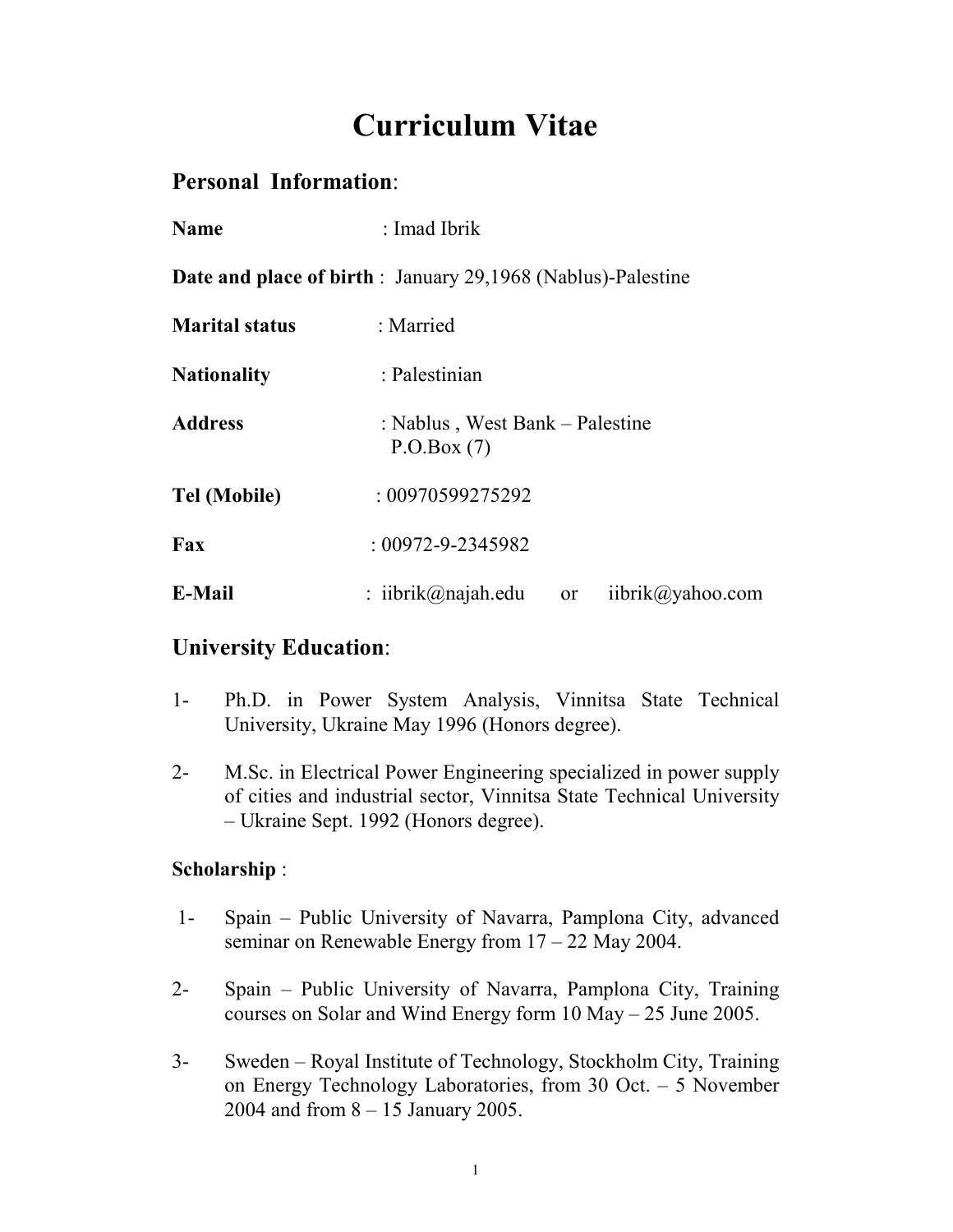# **Areas of Specific Interest Include** :

Power system Analysis, Power Generation, Transmission and Distribution of Electrical Networks, Electrical Installation, Energy conservation, Solar and Wind Energy, and Economical and Environmental Impacts of Energy Systems

# **Courses Taught** :

- A- **Graduate level (Master degree)**.
	- Course Economics of Energy 3 times.
	- Course Energy conservation 3 times.
	- Course Introduction to Energy Technology 3 times.
	- Course Energy Audit and Management 1 time.

# B- **Undergraduate Level** :

- Course Power System Analysis I 2 times.
- Course Power System Analysis II 2 times.
- Course Power System design and planning 8 times.
- Course Energy conversion (station and substation) 7 times.
- Course Electrical Installation 8 times.
- Course CAD application in Power System 8 times.
- Course Electrical Measurements 3 times.
- Course Renewable Energy One time.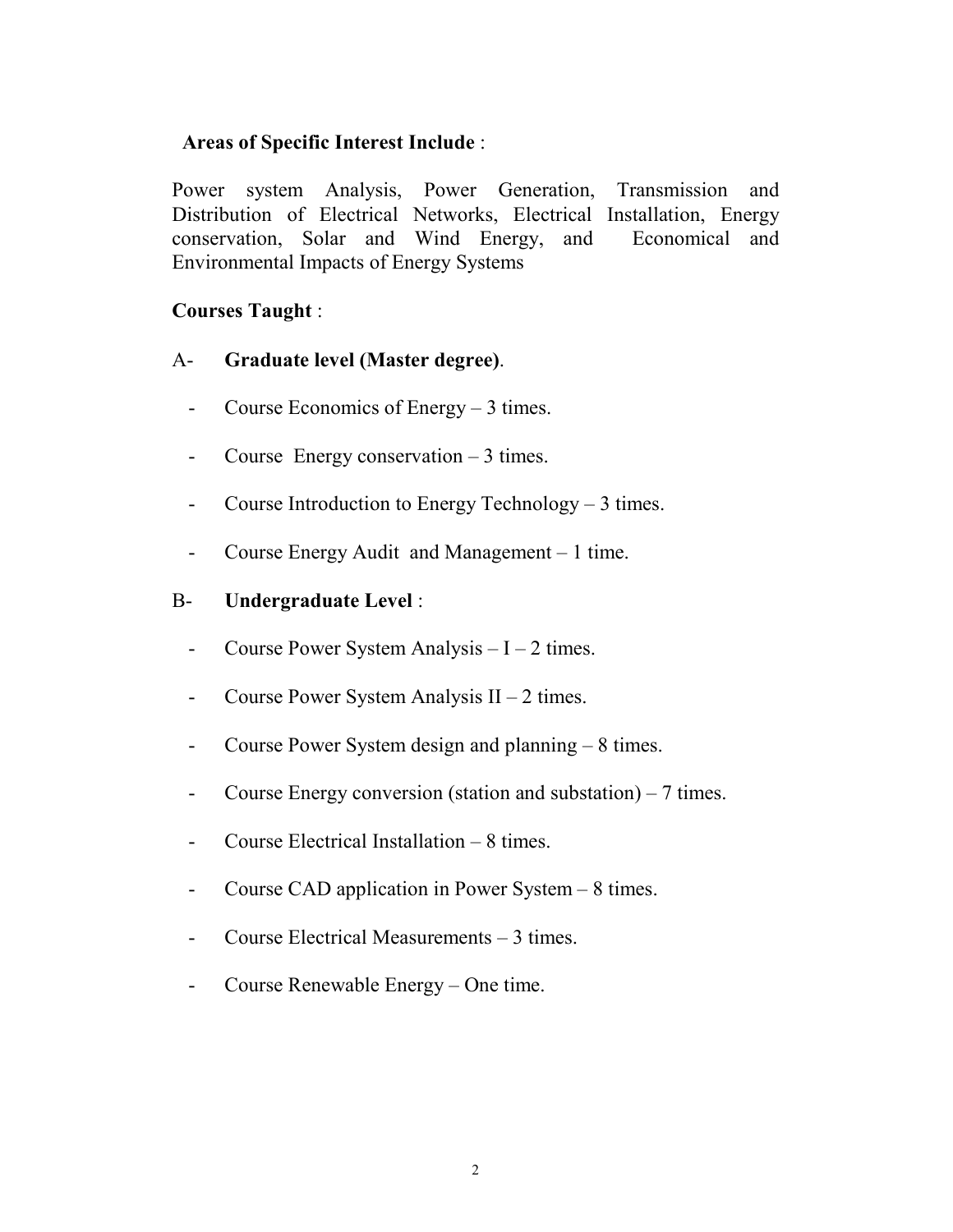# **Experience** :

- Director of Energy Research Centre, at An-Najah National University since October 2000.
- Coordinator of the master program "Clean Energy and Energy Conservation" , An- Najah University since, Sept. 2004.
- Associate professor in electrical engineering at electrical engineering department of An-Najah National University since October 2004.
- Assistant professor in electrical engineering at electrical engineering department of An-Najah National University , Sept. 1998 – Sept. 2004.
- Assistant professor in electrical engineering at electrical engineering department of Berziet University – Ramallah Sept. 1997 – Sept.1998.
- Member of the Scientific committee of engineering faculty since 1999.
- Visiting Research Follow, Renewable Energy Department, Public University of Navarra, Spain 2005.
- Establishment of the master program in "Clean Energy and Energy Conservation" at An-Najah National University including the study plans, regulations and implementation.
- Technical consultant for the electrical sector in Nablus Municipality , Oct. 1996 – December 2000 (part time).

# **Worked Project**:

- Establishment of Meteorological Stations - Five computerized meteorological data stations were established in the West Bank in different locations, the data base is used for research purposes and project planning and is made available for concerned parties in the Palestinian Authority. The project has been Financed through the European Union 75,000 US \$/ – 2001.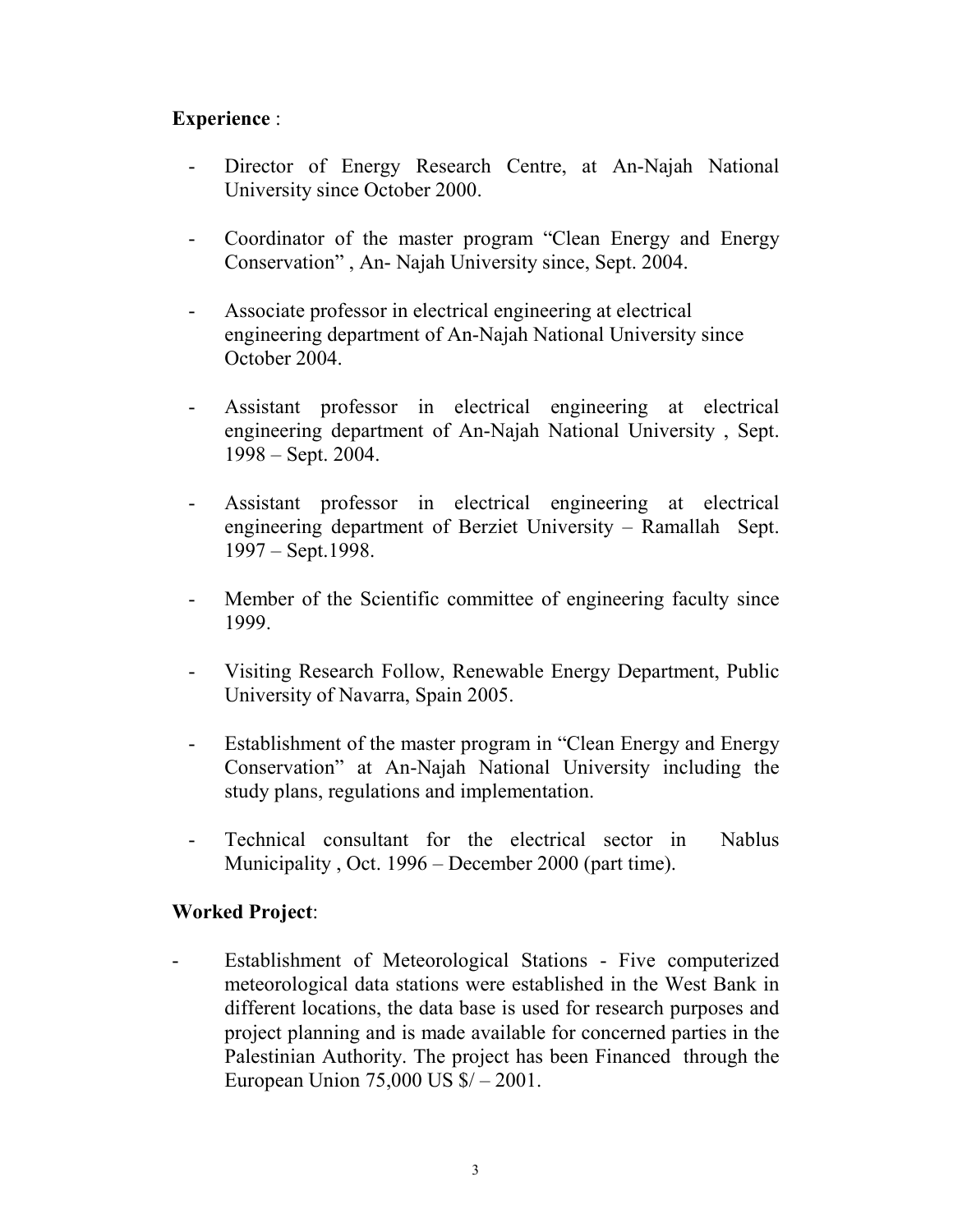- Providing consultancy services for the project: "Energy Efficiency" Improvement and Green House Gas Reduction" which is implemented by the Palestinian Energy Authority and Energy Research Centre – An-Najah National University with support of GEF and UNDP, 47850 US \$ - 2002 - 2004 .
- Providing consultancy services for the project "Efficiency" Improvement of the electric power network of city Jenin", Financed by Jenin Municipality. 15000 US \$ 2004.
- Coordinator of the project "clean Energy and conservation strategy MSc program" the project is carried out within the Tempus Joint European Project in a close – cooperation with the Royal Institute of Technology – Sweden and Berlin Technical University – Germany, Total Grand from EU 273630 Euro – 2004-2006.
- Coordinator of the project "Analysis of wind Potential for Power Generation in Palestine" , Pilot project funded by ministry of Higher Education in Palestine.
- Coordinator of the project "Boosting University industry cooperation" the project is carried out within the Tempus program in a close cooperation with the Alicante University – Spain and Saarland University – Germany, total grand from EU 104320 Euro  $-2005.$
- Coordinator of the project "Rural Electrification with micro grids with Solar Hybrid Generation in the community of Atouf ", West Bank – Palestine, the project was granted from Spanish Agency for International cooperation , 273,000 Euro, 2007.
- Providing consultancy services in electrical projects for municipalities and villages in Palestine, 2000 - 2007.
- Providing Energy Audits for industrial sector in West Bank Palestine, 2001- 2007.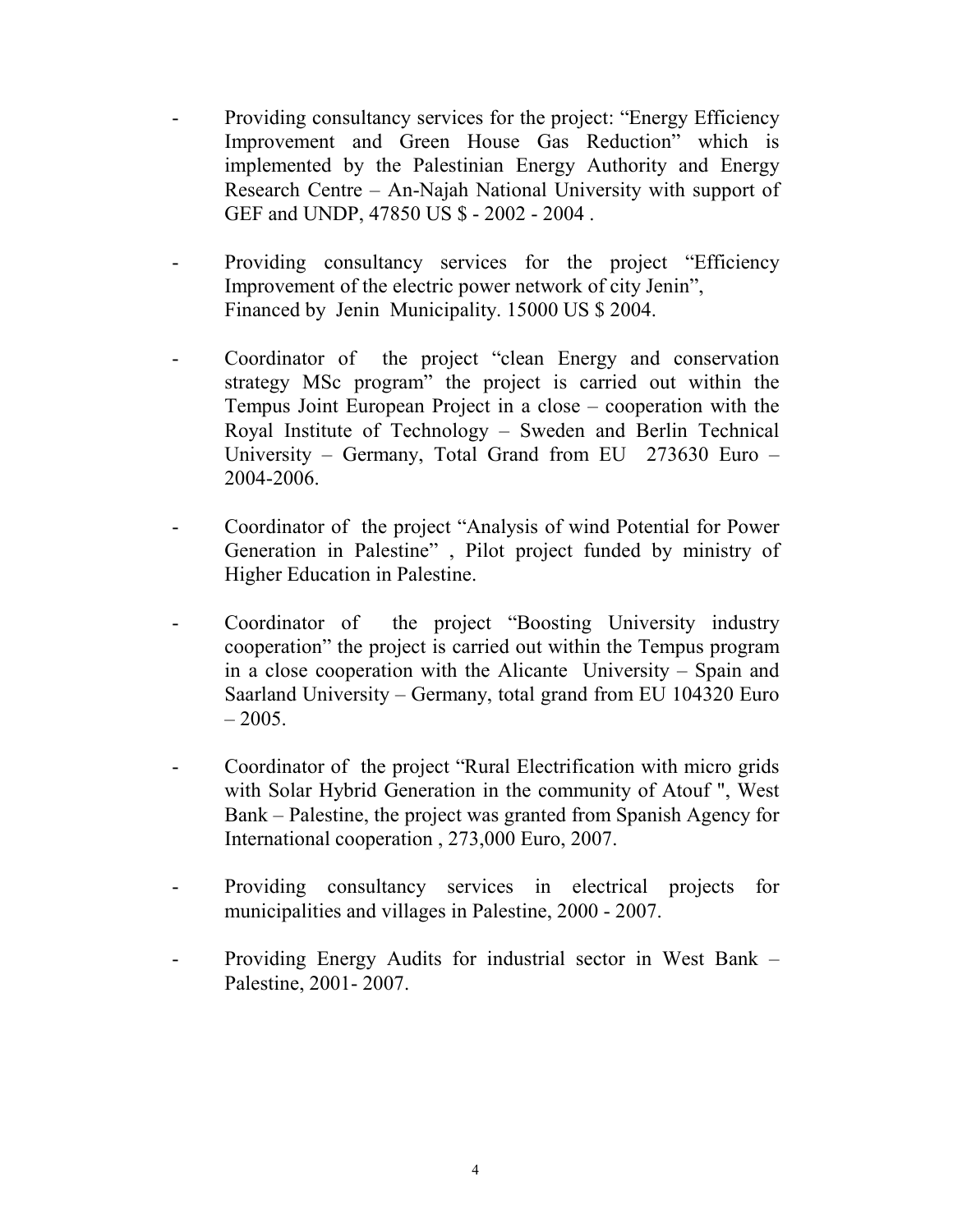### **Supervision of Master Thesis**:

- Optimum operation strategy and economic analysis of rural electrification a photovoltaic – diesel systems in the community of Atouf, by Asma Yasin.
- Energy efficiency improvement and cost saving measures in different industries in Palestine, by Basel Yaseen.
- Energy management procedures and audit results of electrical, thermal and solar applications in hospitals sector in Palestine, by Bashar Daas.
- Evaluation of a demand side management  $PV -$  diesel system in Biet Fourik electrical network , by Bassam abdel-ghani, joint supervision.
- Computer aided design and performance evaluation of PV/Diesel hybrid system, by Moaien Omar, Joint supervision.
- Solar energy refrigeration by liquid solid Adsorption technique, by Watheq Mahameed, joint supervision.

#### **Computer Experience**:

 \*Have extensive experience in computer application and power system modeling.

\*Power system Engineering Software:

- Power world simulator (load flow, optimization) software.
- PV SYST 3.4 Photovoltaic system study software.
- 3 E plus . Industrial Energy Management.
- Energy Audit Software.
- WASP , the wind atlas analysis software .
- ENSI Energy saving international software.
- Homer software the optimization model for distributed power.

# **Selected Publications** :

 - Imad H. Ibrik , Marwan Mahmoud – Techno-economic feasibility of energy supply of remote villages in Palestine by PV – systems, Diesel generators and electric grid, Renewable and Sustainable Energy Reviews 10 (2006) 128-138.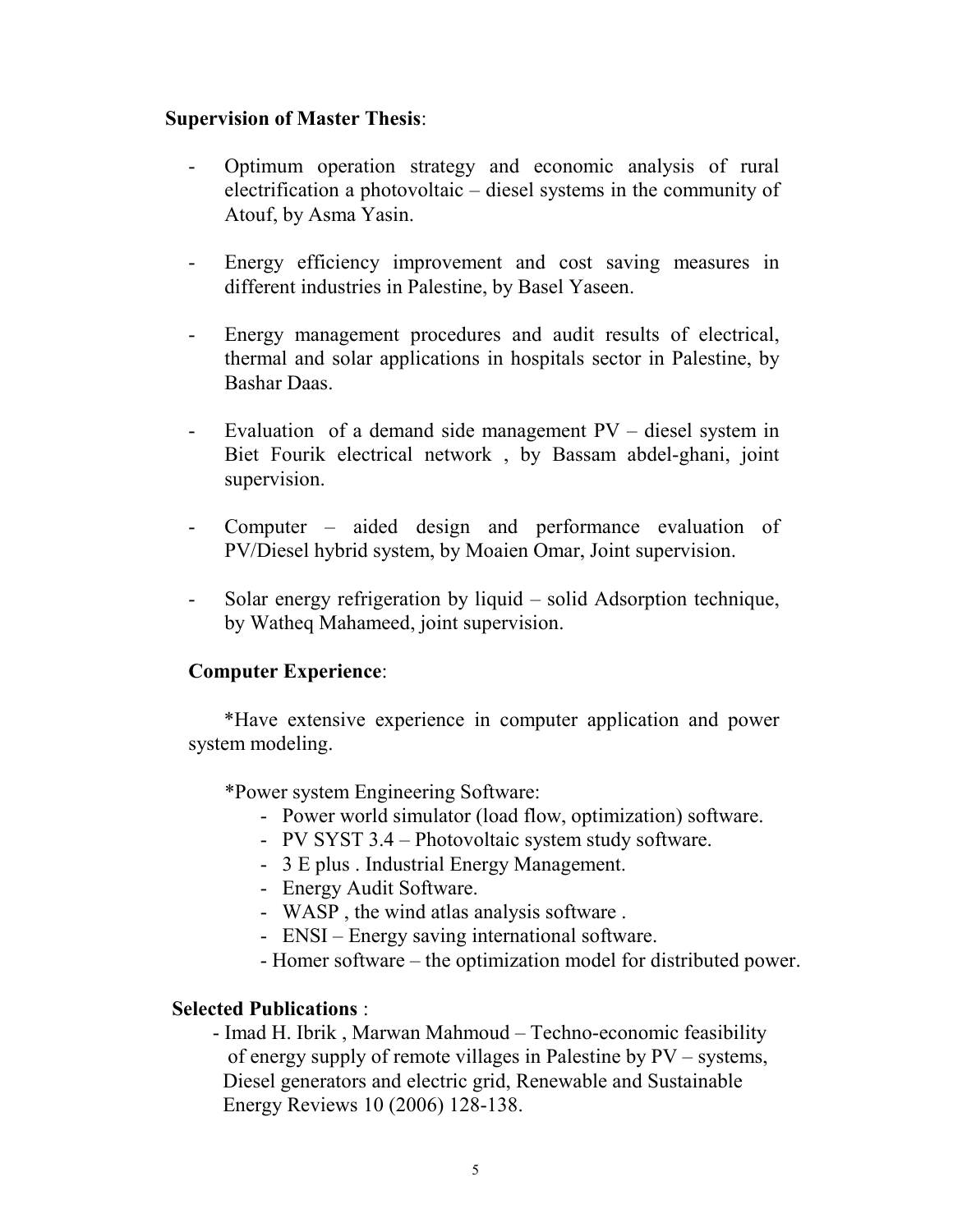- Imad Ibrik, Marwan Mahmoud – Energy Efficiency Improvement Procedures and Audit Results of Electrical, Thermal and Solar Applications in Palestine, Elsevier – Energy Policy 33 (2005) 651- 658 .

- Ibrik Imad Modeling the Optimum Distribution of Active Power Between Plants by using "Thermal Function" , Elsevier – Electric Power System Research Journal , Volume 65 Issue (1) P. 47 – 53 .
- Ibrik Imad Influence of Transition Cost on Optimal Operation of Power Generation Systems Respecting Unit Commitment Procedures – Engineering Journal University of Qatar , Volume 17 2004 .
- Marwan Mahmoud, Imad Ibrik Field Experience on Solar Electric Power Systems and their potential in Palestine – Elsevier – Renewable and sustainable Energy Reviews 7 (2003 ) P. 531– 543
- Imad Ibrik, Marwan Mahmoud Energy Efficiency Improvement and its Techno – Economical Impacts by Raising of Power Factor at Industrial Sector in Palestine – Pakistan Journal of Applied sciences, volume 2 , N 9 2002 , P. 907 – 911 .
- Ibrik Imad Optimum Load Shedding in Power Systems using "Thermal Function" – Palestinian Engineering Conference 2001 , 20 – 21 August 2001 , P. 101-111.
- Ibrik Imad Energy Efficiency Improvement and Audit Results in Industrial Sector in Palestine – the  $8<sup>th</sup>$  Arab International Solar Energy Conference and the Regional World Renewable Energy Congress Organized by the University of Bahrain from  $8<sup>th</sup>$  to  $10<sup>th</sup>$ March 2004 in the kingdom of Bahrain .

# **Invited Presentation and Seminars**:

- 1- NATO Advanced Research Workshop "Enhancing security in the Middle East through Regional cooperation on Renewable Energy". 16 – 18 January 2008, The London school of Economics and Political science (LSE), London, UK.
- 2- "Energy Efficiency Improvement and Audit Result in Industrial sector in Palestine", presented paper at the  $8<sup>th</sup>$  Arab International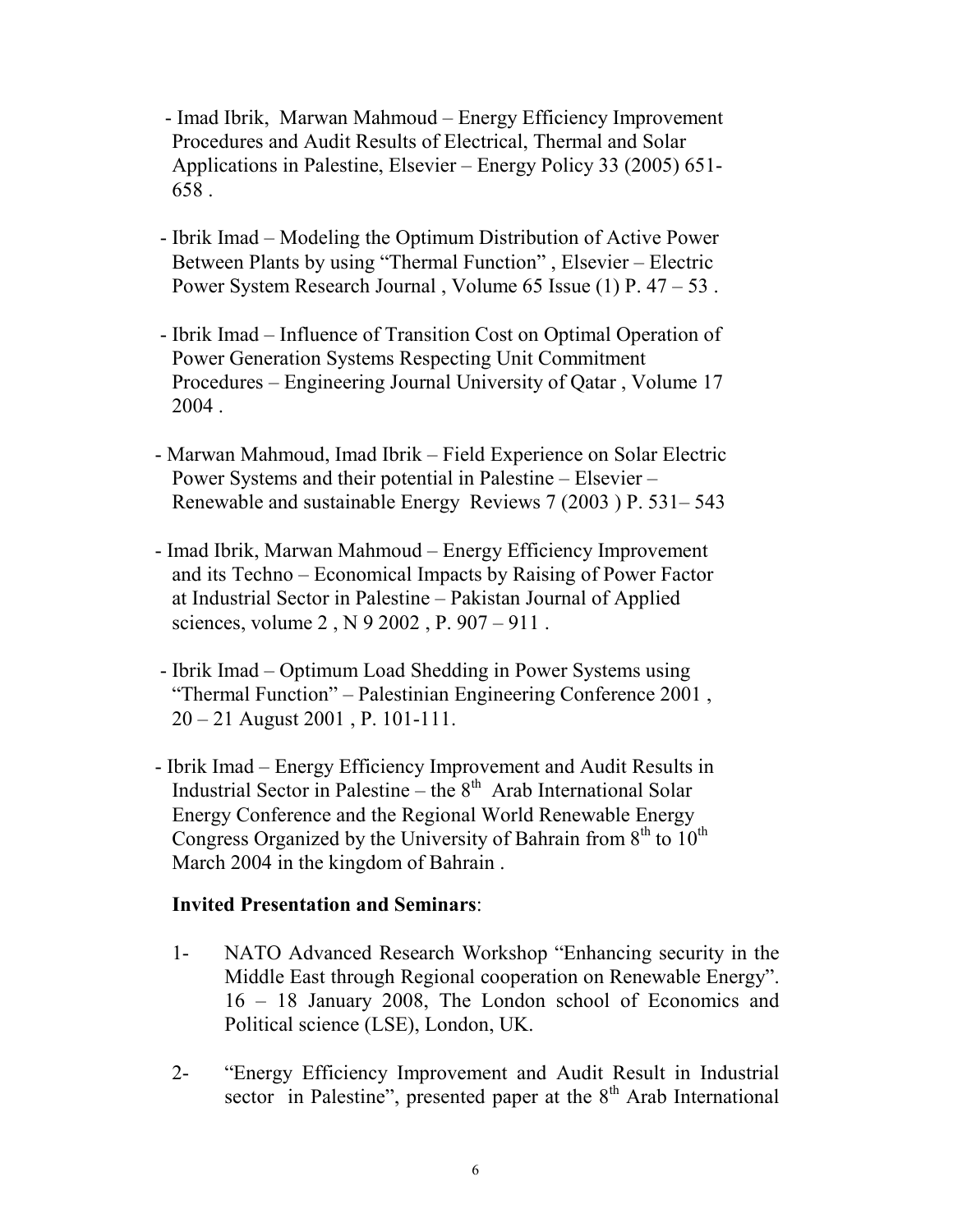Solar Energy conference and the Regional World Renewable Energy congress organized by the university of Bahrain from  $8<sup>th</sup>$  to  $10^{th}$  March 2004 in the kingdom of Bahrain:

- 3- Leadership for Renewable Energy in the middle East and North Africa "Advancing Renewable Energy for Desalination", Amman, Jordan 24-26 July 2006.
- 4- Workshop for the reformulation of the work area of the Azahar Programme, held in Amman , Jordan from 11 to 13 November 2007.
- 5- "Initial Assessment of the Contribution of Renewable Energy Technologies in Arab Mediterranean Countries", presented paper at the advanced seminar on solar and wind power energy, Pamplona – Spain, May  $8^{th}$  to  $13^{th}$  2006.
- 6- "Advanced Seminar on Application of renewable energy sources in urban mediterranean settings": held in Algiers, from  $28<sup>th</sup>$ , May to  $1<sup>st</sup>$  June 2005.
- 7- "Economical operation of power Network Nablus", presented paper at the conference "Energy and Environment – Challenges for development and reconstruction", Nablus – Palestine 29 – 30 October 2000, P. 19-26.
- 8- "The Effect of Improving power factor in Industrial sector in West – Bank – Palestine", presented paper at the conference "The Arab Regional conference on Energy for sustainable Development" – Cairo, 10 – 12 September 2005.
- 9- Advanced Seminar on renewable sources of energy: A sustainable regional energy model, Pamplona,  $17<sup>th</sup>$  to  $22<sup>nd</sup>$  May 2004.
- 10- "Potential of Renewable Energy in Palestine", Presented paper at the conference on "Energy and Environmental Protection in sustainable Development", Hebron – Palestine , 8 – 9 May 2007.
- 11- Advanced seminar on "Rural Electrification with solar Hybrid micro Grids for Electricity Generation in Palestinian Territories", organized by Catalan Energy Institute – Spain and Energy